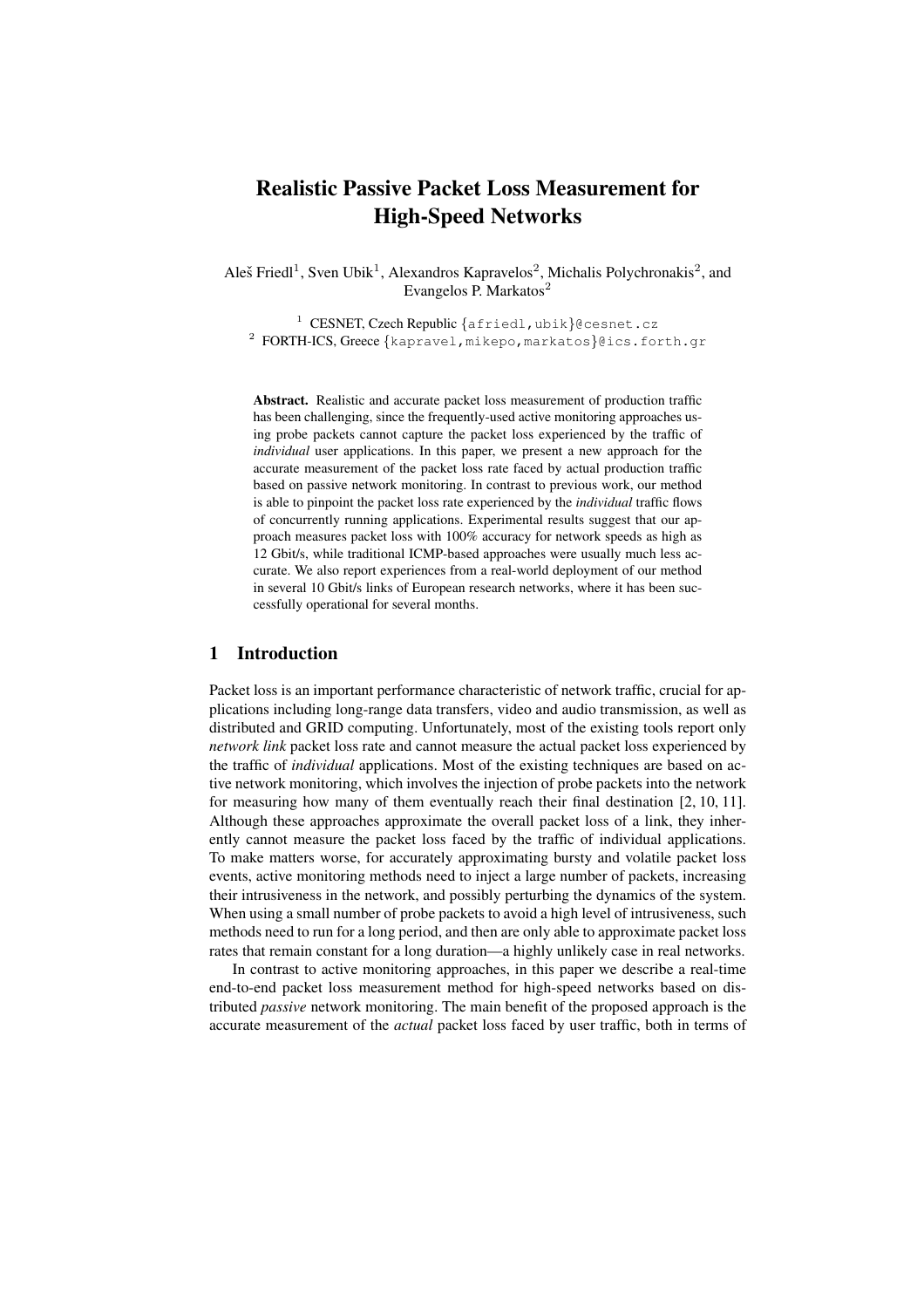loss magnitude, as well as the identification of the individual traffic flows that were affected. Such fine-grained per-application packet loss measurement is important in case different applications on the same network path exhibit different degrees of packet loss, e.g., due to the deployment of differentiated services and service level agreements (SLAs), rate-limiting devices, or load-balancing configurations.

We presented a prototype version of a passive packet loss estimation method in our previous work [9]. In this paper, we describe a significantly enhanced version, called PcktLoss, that measures packet loss with higher precision, can detect even very short packet loss events, and has been proved to work reliably for multi-Gigabit traffic in a real-world deployment at the GEANT2 network, which interconnects most of the ´ national research and education networks (NRENs) in Europe.

### 2 Related Work

Ping is one of the most popular tools for inferring basic network characteristics, such as round-trip time and packet loss. Ping sends ICMP probe packets to a target host at fixed intervals, and reports loss when the response packets are not received within a specified time period. Although ping has been used as a first-cut mechanism for link packet loss estimation, its applicability has recently started to get limited because several routers and firewalls drop or rate-limit ICMP packets, which introduces *artificial* packet loss that undermines the accuracy of the measurement. Instead of using ICMP packets, zing [2] and Badabing [11] estimate end-to-end packet loss in one direction between two cooperative end hosts by sending UDP packets at pre-specified time intervals. Sting [10] overcomes the limitation of requiring two cooperative hosts by measuring the link loss rate from a client to any TCP-based server on the Internet based on the loss recovery algorithms of the TCP protocol.

Benko and Veres have proposed a TCP packet loss measurement approach based on monitoring sequence numbers in TCP packets [4]. Our approach uses a completely different estimation approach, independent from the L4 protocol specification, and thus can be universally applied to both TCP and UDP connections. Ohta and Miyazaki [8] have explored a passive monitoring technique for packet loss estimation relying on hash-based packet identification. Their work is similar to our approach, but ours differs in that it matches packets to flows and compares flows with each other for computing the packet loss, while theirs hashes the packet's payload and correlates them. Our approach is more lightweight and thus can be performed on-line, while Ohta and Miyazaki's technique needs to stop monitoring for computing the packet loss.

### 3 Architecture

Over the past few years, we have been witnessing an increasing deployment of passive network monitoring sensors all over Europe. In this paper, we propose to capitalize on the proliferation of passive monitoring sensors and use them to perform accurate per-application packet loss measurements. Our approach is quite simple: assuming a network path equipped with two passive monitoring sensors at its endpoints, as shown in Fig. 1, measuring packet loss is just a matter of subtraction: by subtracting the number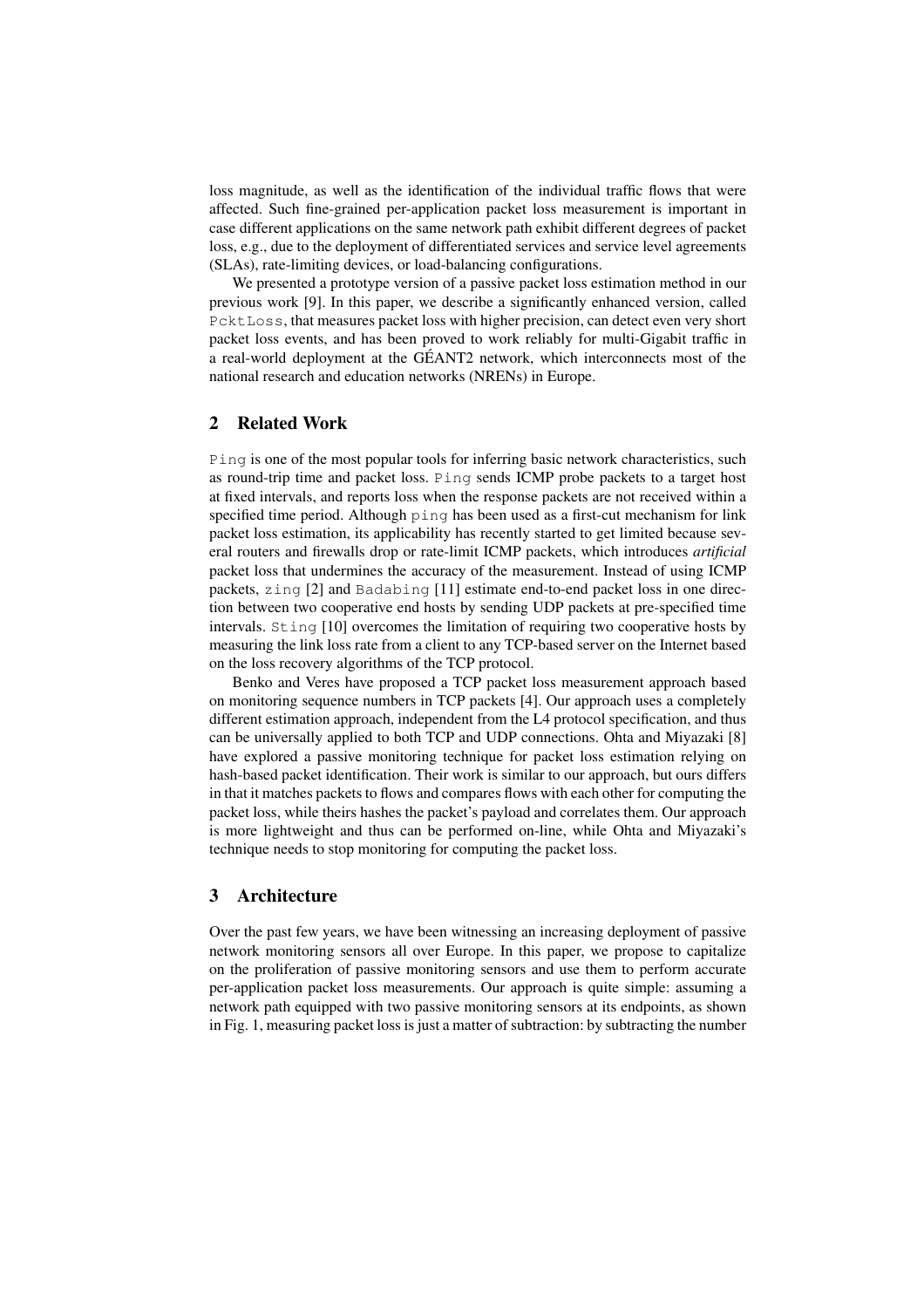

Fig. 1. Overall architecture of PcktLoss.

of packets arrived at the destination from the number of packets that were originally sent, one can find exactly how many packets were lost in the network.

Unfortunately, our algorithm is a little more complicated than what we have simplistically described. Indeed, the timing details of the subtraction are crucial for the correct calculation of the loss rate. A prematurely computed subtraction may report as lost all packets that have left their source but have not yet reached their destination. To accurately define the timing of the subtraction, we base our method on the concept of *expired flows*. A flow is defined as the set of IP packets with the same L4 protocol, source and destination IP address, and source and destination port (also known as a 5-tuple). A flow is considered *expired* if no packet has arrived within a specified timeout (30 sec in our experiments). This differs from the traditional Netflow or IPFIX flow records, which also report long-running flows. In case of TCP, a flow can also be considered expired when the connection is explicitly closed, i.e., when an RST of FIN packet is seen.

To calculate per-application packet loss, our algorithm periodically retrieves the expired flows from the two passive monitoring sensors at the endpoints of the network path. Each record includes a flow identifier (the 5-tuple), the number of packets and transferred bytes, as well as the TTL and timestamp of the first packet of the flow. If the same expired flow is reported from both sensors, but with a different number of packets, then this is an indication that the flow lost some packets, and the actual packet loss rate can be computed from the difference of the reported number of packets. Flows with only one packet captured are ignored, since they will not be matched if their packet is lost. This limitation derives from the fact that we are not always sure if this traffic is routed through our observation points. Therefor we cannot deside if the packet was lost or avoided all other observation points.

### 4 Experimental Evaluation

### 4.1 Comparison with Active Monitoring

Our experiments aim to explore the accuracy of PcktLoss compared to ping, probably the most widely used packet loss measurement tool based on active monitoring, as well as verify that our method measures the actual packet loss of existing traffic without deviations. Our experimental environment consists of two PCs, a "sender" and a "receiver," also acting as passive monitoring sensors for PcktLoss. The traffic between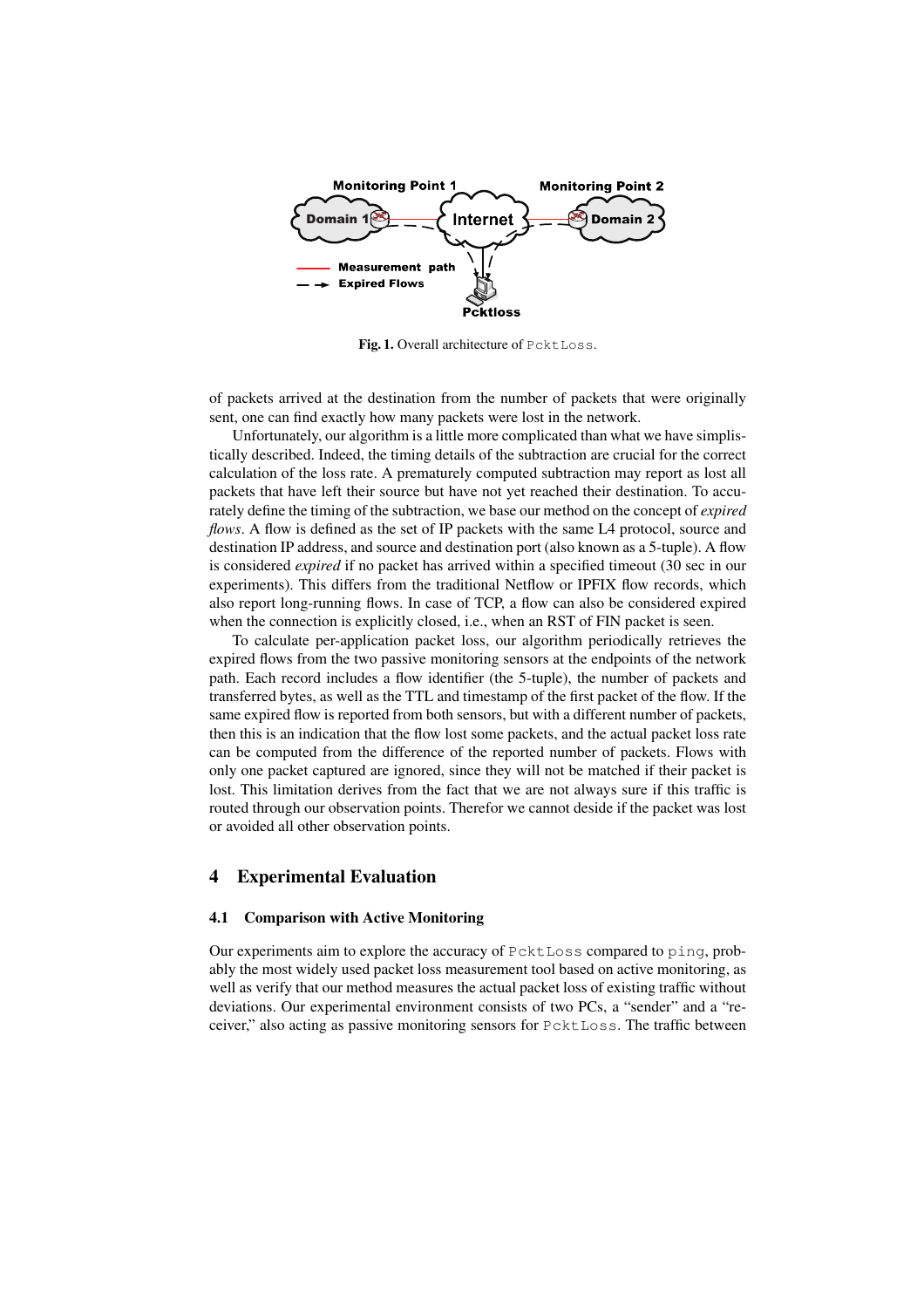

Fig. 2. Measurement error for ping and PcktLoss when introducing a constant loss rate of 0.1%. PcktLoss reports the actual loss rate without deviations.



Fig. 3. Experimental environment for performance testing.

the two sensors is transparently forwarded through a third PC that introduces artificial packet loss at a controlled rate using netem [6]. We generated UDP traffic with mgen [3], which uses explicit sequence numbers and logging at both ends to calculate the actual number of lost packets. We used 1 Mbit/s traffic with 1KB packets to prevent the passive monitors from dropping packets due to excessive load, since both sensors used commodity Ethernet interfaces. Each run lasted for one hour.

In our experiment, we introduce a constant packet loss rate of 0.1% to all traffic between the two sensors. Figure 2 presents the measurement error ratio for ping using different probe sending rates, as well as for PcktLoss. The error ratio is calculated based on the packet loss reported by mgen. As expected, the lower ping's probe sending rate, the higher its measurement error. Even when using an aggressive rate of 1000 probe packets per second, ping still cannot accurately measure the actual packet loss. In contrast, PcktLoss measures the actual packet loss without errors.

It is possible for a network path to exhibit packet loss only for certain classes of traffic, e.g., due to a traffic shaping policy. In this case, the probe traffic of an active monitoring tool may not face the same packet loss as the production traffic.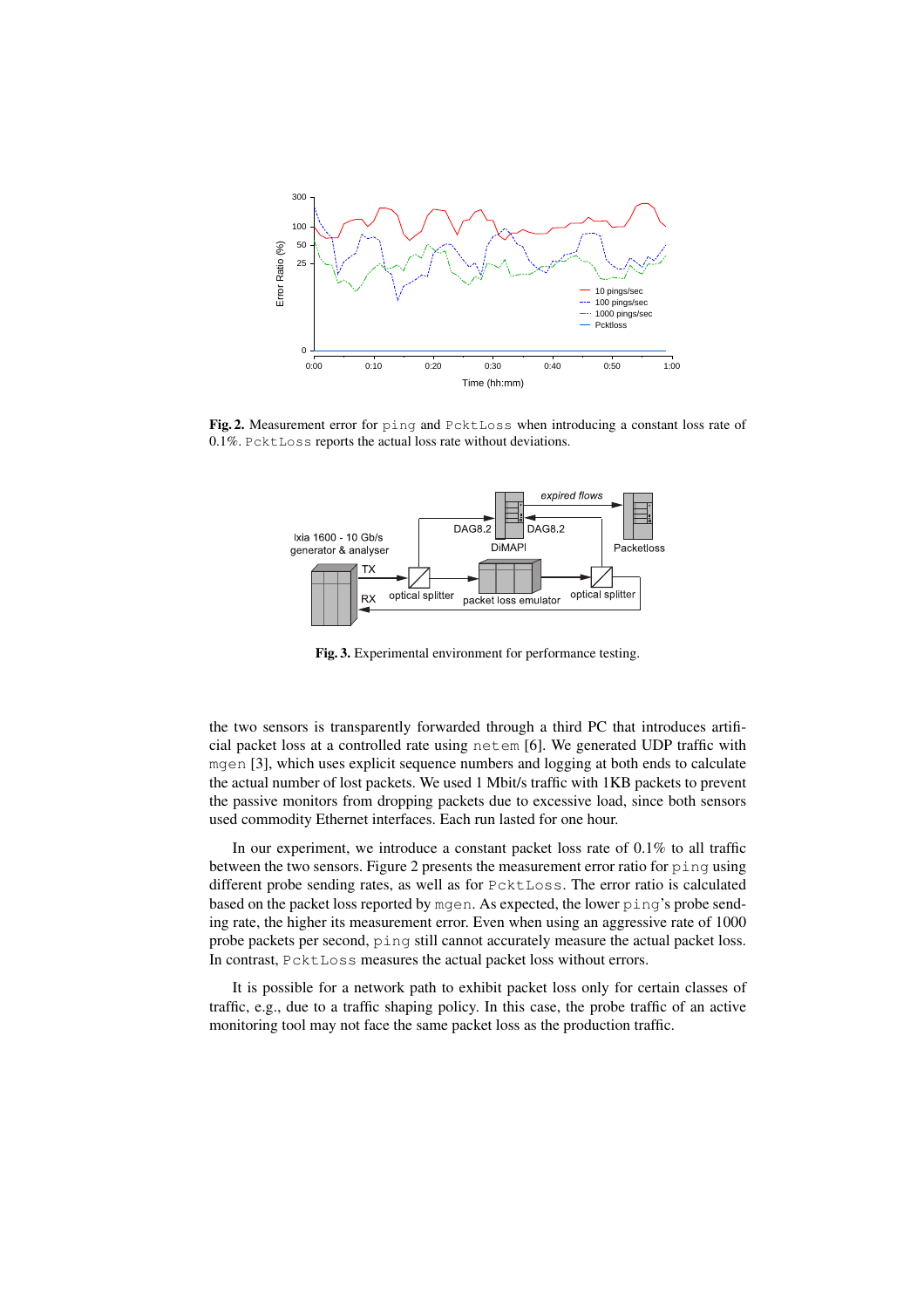| Generated rate Processed |         |
|--------------------------|---------|
| for both links           | packets |
| 10 Gbit/s                | $100\%$ |
| 12 Gbit/s                | 100 %   |
| 14 Gbit/s                | 99.44 % |
| 16 Gbit/s                | 90.11%  |
| 18 Gbit/s                | 79.65 % |
| 20 Gbit/s                | 72.19%  |

| Emulated             |                 | # packets dropped # lost packets as re- |  |  |
|----------------------|-----------------|-----------------------------------------|--|--|
| loss rate            | by the emulator | ported by PcktLoss                      |  |  |
| $10^{-2}$            | 14000000        | 14000000                                |  |  |
| $\overline{10^{-3}}$ | 1400000         | 1400000                                 |  |  |
| $10^{-4}$            | 140000          | 140000                                  |  |  |
| $10^{-5}$            | 14000           | 14000                                   |  |  |
| $10^{-6}$            | 1400            | 1400                                    |  |  |
| $10^{-7}$            | 146             | 146                                     |  |  |

Table 1. PcktLoss throughput.

Table 2. PcktLoss precision.

#### 4.2 Runtime Performance

We tested the performance of PcktLoss under heavy traffic load in the controlled environment shown in Fig. 3. We used the Ixia 1600 packet generator and analyser to send and receive traffic at a 10 Gbit/s rate. The traffic passes through a custom FPGAbased device that introduces artificial packet loss by selectively dropping packets at a specified rate. The traffic before entering and after leaving the packet loss emulator is diverted through optical splitters to two DAG8.2 monitoring cards installed on a PC running Linux and MAPI, while PcktLoss runs on a different PC. Both PCs are equipped with two quad-core 3 GHz Intel Xeon Woodcrest CPUs.

We configured the packet generator to send 500 UDP and 500 TCP flows using varying packet sizes according to the RFC2544 [5]. The throughput achieved for different traffic rates is presented in Table 1. For speeds up to 12 Gbit/s, PcktLoss processed 100% of the traffic without dropping any packets. Note that the monitoring sensor had to process twice the traffic from both monitoring cards. If each card were installed on a separate PC, it should be possible to monitor full 10 Gb/s of traffic.

In our next set of experiments, we ran a series of tests by setting the packet loss emulator to introduce a loss rate ranging from  $10^{-2}$  to  $10^{-7}$ . On each run, the traffic generator transmitted  $1.4 * 10^9$  packets at a speed of 5 Gbit/s. As shown in Table 2, in all cases PcktLoss was able to measure the exact number of lost packets. For a loss rate of  $10^{-7}$  the emulator actually dropped slightly more packets. We doubly verified the precision of the results reported by PcktLoss by comparing them with the actual number of lost packets as reported both by the packet loss generator, as well as by the traffic generator which also receives back the generated traffic.

### 5 Real-world Deployment

We have installed PcktLoss on several sensors deployed in the GN2 network, which interconnects the National Research and Educational Networks (NRENs) of most European countries. The networks involved in monitoring are CESNET, PIONIER, SWITCH, connected by 10 Gbit/s links, and ACAD, which is connected by a 1 Gbit/s link.

The runtime performance of PcktLoss in this deployment is summarized in Table 3, which presents statistics for one week of continuous monitoring. Traffic load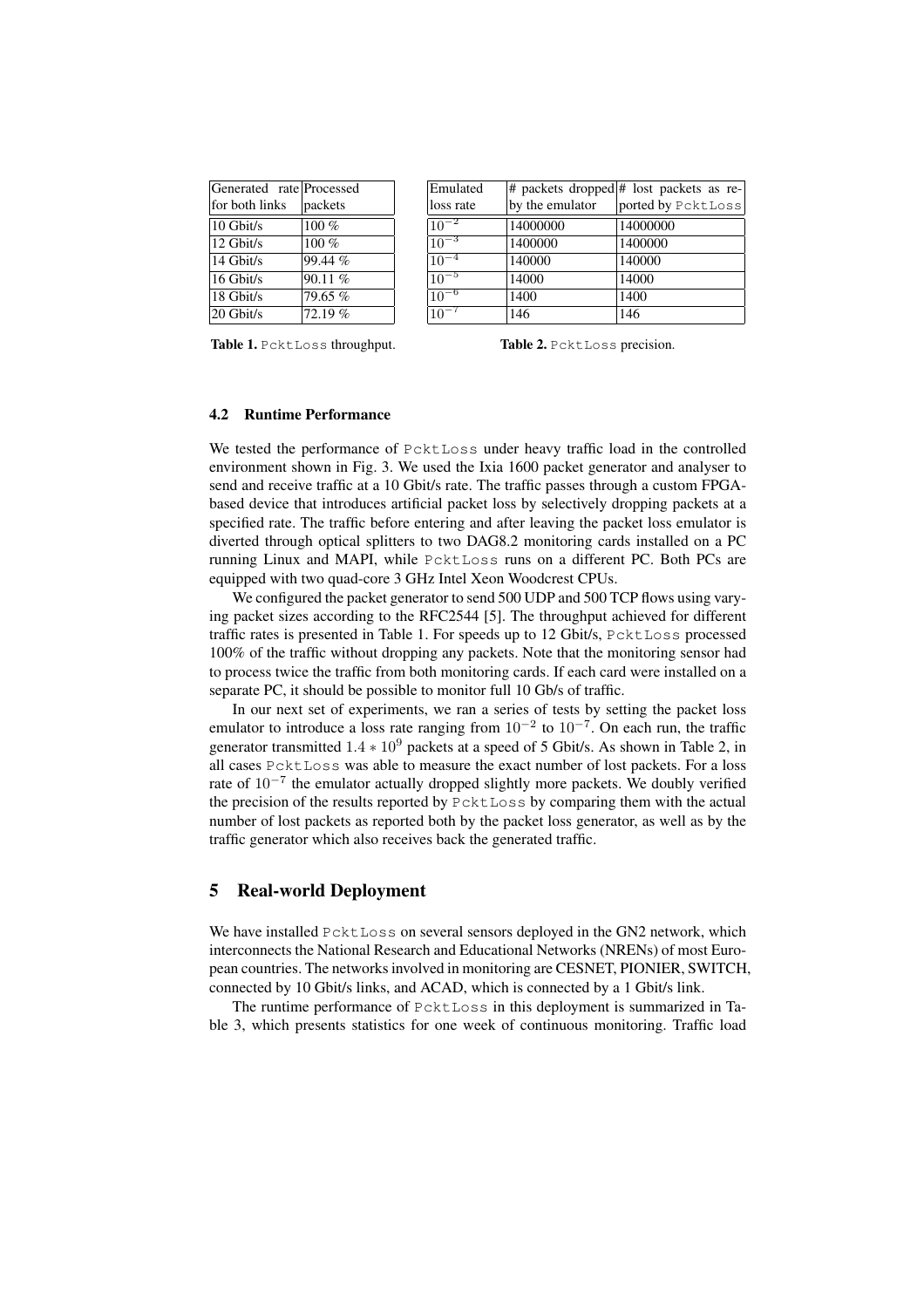| Monitoring station   max 5-min traf-  5-min |                                  |                                                            |                   | CPU packets processed packets dropped |
|---------------------------------------------|----------------------------------|------------------------------------------------------------|-------------------|---------------------------------------|
|                                             | fic load [Mb/s] $\vert$ load [%] |                                                            | in 1 week         | in 1 week                             |
| SWITCH out                                  | 2800                             | $10+10$ $\overline{(2 \text{ cores}) \mid 1.62 * 10^{10}}$ |                   |                                       |
| <b>SWITCH</b> in                            | 6800                             | $40+20$ (2 cores) $8.33 * 10^{10}$                         |                   |                                       |
| PIONIER out                                 | 240                              |                                                            | $1.55*10^9$       | 83991                                 |
| PIONIER in                                  | 370                              | 20                                                         | $ 2.00 * 10^{9} $ | 5083                                  |
| ACAD in+out                                 | 535                              | 40                                                         | $3.30*10^9$       |                                       |
| CESNET in+out                               | 440                              | 90                                                         | $1.64 * 10^{10}$  | 344796                                |
| Total                                       |                                  |                                                            | $1.23 * 10^{11}$  | 433870                                |

Table 3. Passive and active loss measurements and PcktLoss performance.

refers to the maximum load among all 5-minute intervals over the week. The indicated CPU load was measured during the same interval. The monitoring cards on the two most loaded links did not drop any packets and the CPUs were not fully utilized, which demonstrates the scalability of our approach. There were occasional packet drops on three of the sensors due to known configuration shortcomings: the CESNET sensor has much slower memory, while the DAG cards in PIONIER use the PCI-X bus, which cannot transfer traffic bursts without dropping packets. It should be noted that PcktLoss was just one of three concurrently running passive monitoring applications on the same sensor. Each sensor also hosted ABW [12] to monitor short-term traffic load and distribution into protocols, and Burst [13] to quantify traffic burstiness. Particularly ABW is quite CPU-intensive, since it performs header-based classification for all packets and payload searching for selected packets.

Overall, PcktLoss reported 2,737,177 lost packets (out of which 433,870 were dropped by the monitoring cards due to overload), corresponding to an actual packet loss rate of  $2.22 \times 10^{-5}$ . Most packet loss events occurred during short periods, whereas most of the time the packet loss rate was minimal. During the same measurement period, we also used the active monitoring tool Hades [1, 7] to measure the packet loss rate between the same pairs of networks. Hades estimates the packet loss rate of a path by sending a burst of 9 packets with 30 ms offset every minute. In contrast to PcktLoss, Hades reported only 245 lost packets.

## 6 Conclusion

We presented the design and implementation of PcktLoss, a novel method for the accurate measurement of the packet loss faced by user traffic. Based on passive network monitoring, PcktLoss can measure the packet loss ratio of *individual* traffic flows, allowing to pinpoint loss events for specific classes of traffic. Our experimental evaluation and real-world deployment have shown that PcktLoss can precisely measure the packet loss rate even when monitoring multi-Gigabit traffic speeds.

In our future work, we plan to explore how to conveniently integrate checks for packet drops in the packet capturing cards for eliminating any reported packet loss due